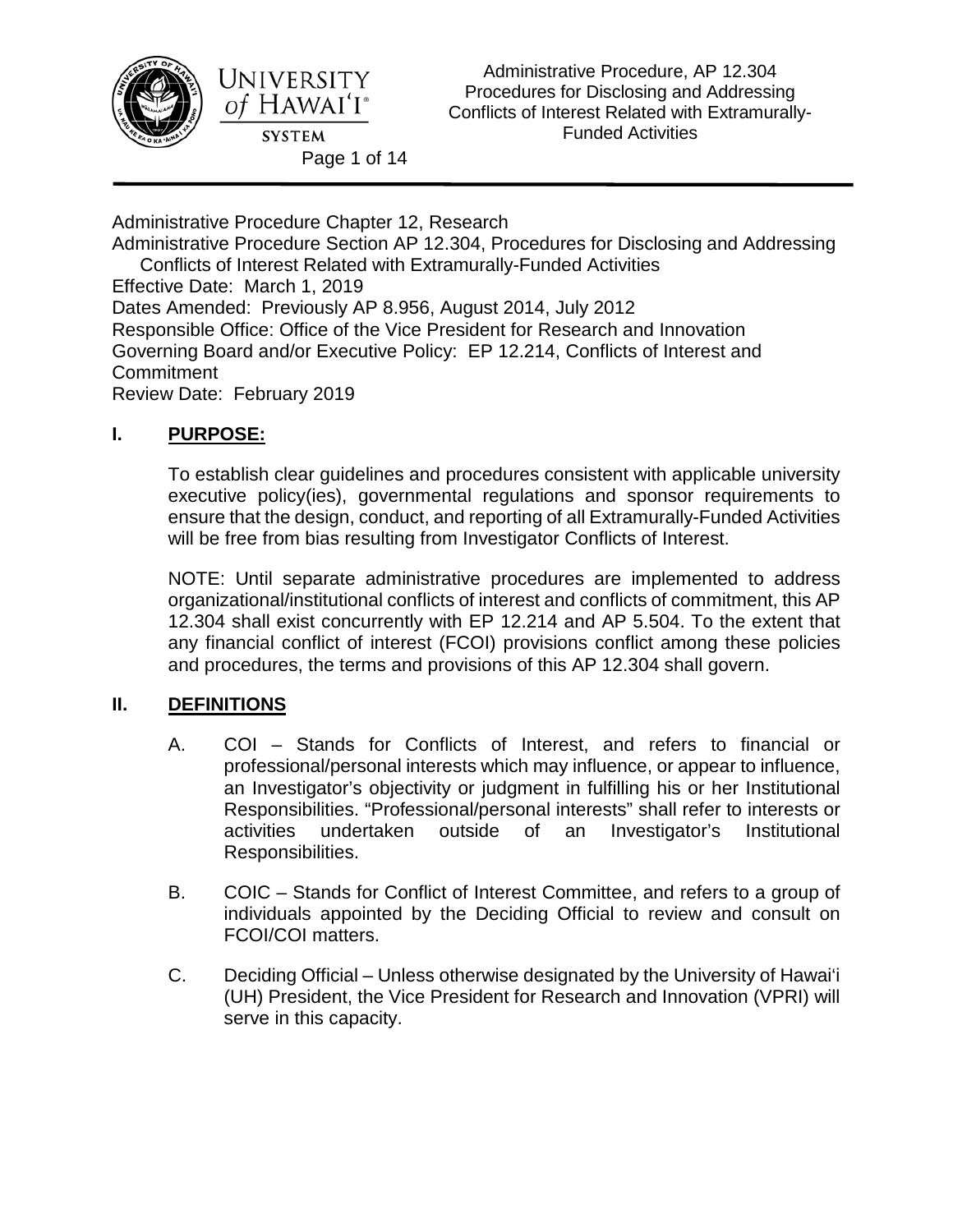- D. Disclosure Refers to:
	- 1. Making known to UH the existence of any Significant Financial Interest;
	- 2. Making known to UH the existence of any potential or actual FCOI/COI;
	- 3. Providing a statement as to the existence of any FCOI/COI, such as in public presentations or publications;
	- 4. Notifying funding agencies of any potential or actual FCOI/COI; and/or
	- 5. Notifying other individuals involved in Extramurally-Funded Activities of any potential or actual FCOI/COI.
- E. Extramurally-Funded Activity An activity that is funded by an external, non-UH entity and may include research, instruction, training, public service, or any other scholarly or administrative activity.
- F. FCOI Stands for Financial Conflicts of Interest, and refers to COI that are specifically financial in nature.
- G. Immediate Family Includes the Investigator's spouse, domestic partner/reciprocal beneficiary and dependent children.
- H. Institutional Responsibilities Refers to an Investigator's professional responsibilities on behalf of UH, which may include activities such as research, teaching, training, consulting, professional practice and committee memberships or service.
- I. Investigator May include a Project Director (PD), Principal Investigator (PI), Co-Investigator, Co-PD, Co-PI, key person or any other person who shares responsibility for the design, conduct, or reporting of the Extramurally-Funded Activity. May also include clinical investigators, subrecipients, and students involved in extramurally-funded activities.
- J. Management Plan A written plan describing the oversight and monitoring activities that will be undertaken to manage and mitigate the FCOI/COI. The Management Plan must be acknowledged and agreed to by Investigators with identified FCOI/COI and those with responsibilities for oversight of the Management Plan.
- K. ORC Refers to the UH Office of Research Compliance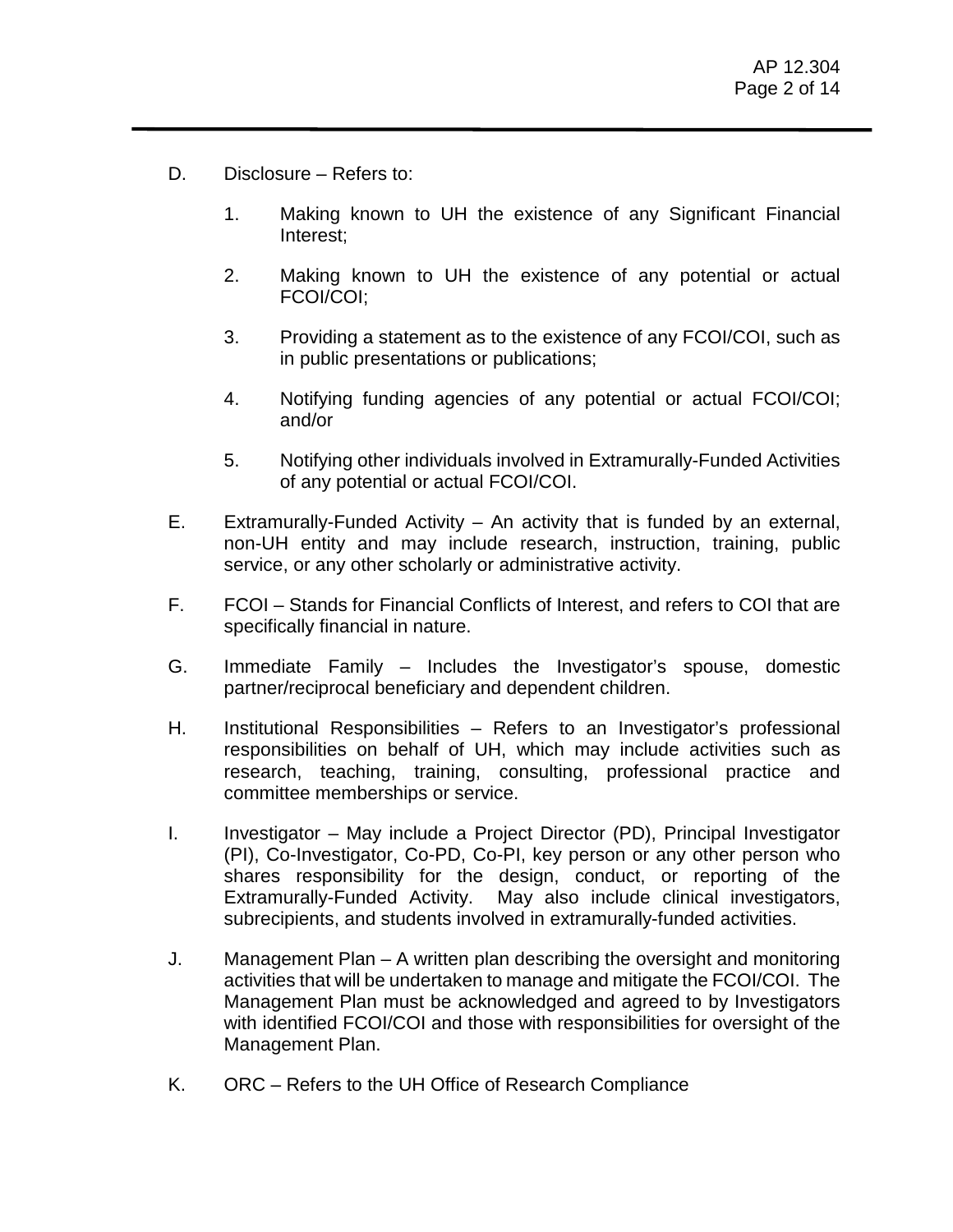- L. ORS Refers to the UH Office of Research Services.
- M. PHS Stands for Public Health Service, and refers to the Public Health Service of the United States Department of Health and Human Services, and any components of the PHS to which the authority involved may be delegated, including but not limited to, the National Institutes of Health (NIH). PHS has authority for the administration of 42 CFR § 50 and 45 CFR § 94, as may be amended from time to time. Other funding entities such as private non-profits may have adopted PHS FCOI regulations, and this Administrative Procedure shall also apply to Extramurally-Funded Activities with such entities.
- N. SFI Stands for Significant Financial Interest, and refers to anything of monetary value or potential monetary value, to Investigators and/or their Immediate Family, received from non-UH entities**,** which is, or appears to be, reasonably related to the Investigator's Institutional Responsibilities. SFI refers to anything of monetary value received in the past 12 months and includes, but is not necessarily limited to, the following:
	- 1. From publicly traded entities:
		- a) Remuneration in excess of \$5,000, aggregated per entity; or
		- b) Any equity interest (e.g., ownership, stocks) in excess of \$5,000, aggregated per entity
	- 2. From non-publicly traded entities:
		- a) Remuneration in excess of \$5,000, aggregated per entity; or
		- b) Any equity interest of any value
	- 3. Intellectual Property: royalties/income from intellectual property (e.g., patents, copyrights and trademarks) not partially licensed to and/or owned by UH.
	- 4. Sponsored Travel: reimbursement or sponsorship for travel made by a non-UH entity, related to Investigator's Institutional Responsibilities. Applies ONLY to Investigators who receive extramural awards from PHS and any non-PHS agencies who incorporate PHS regulations in their award terms.

SFI does not include:

Salary, royalties, or other remuneration paid by UH to its Investigators;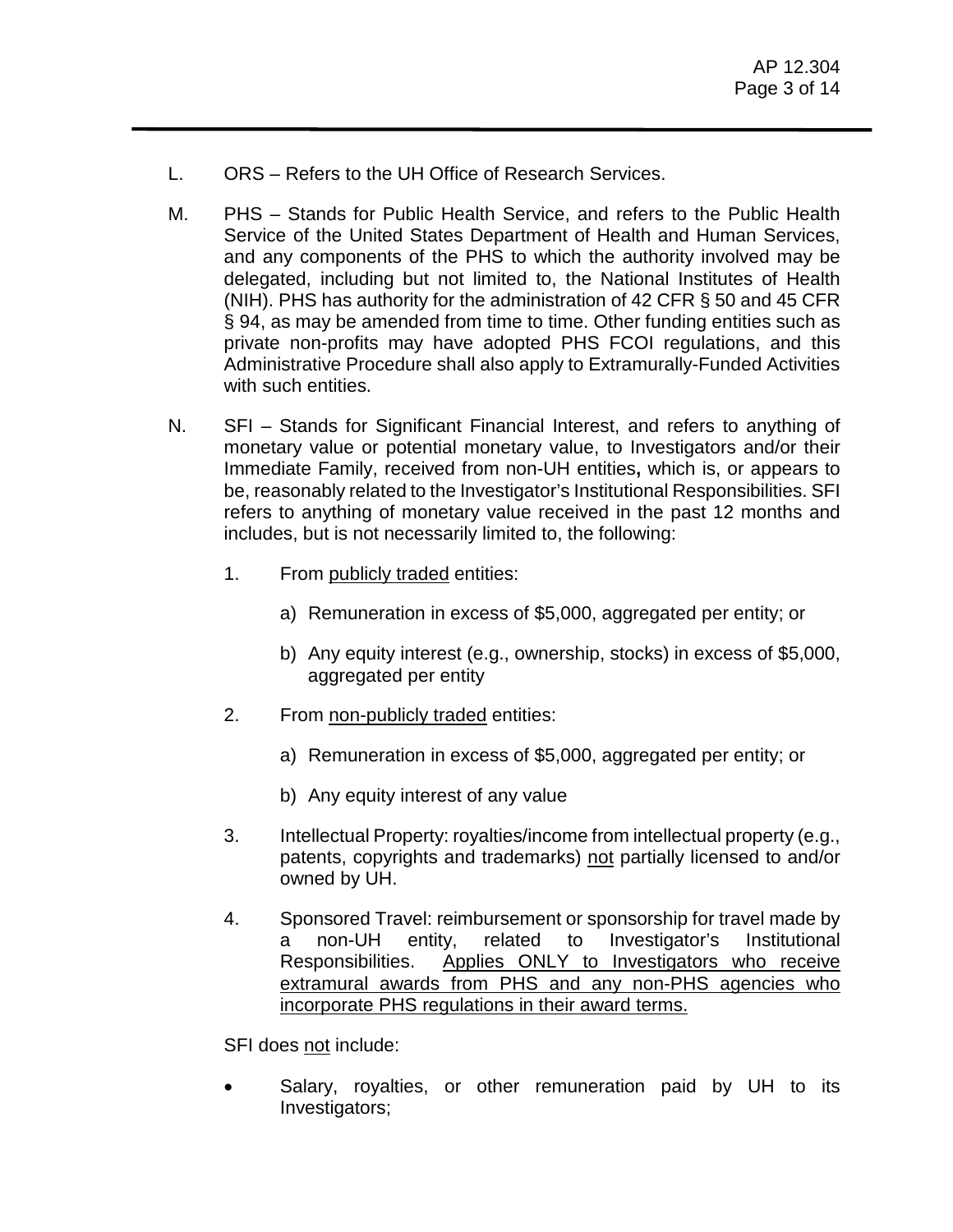- Equity interests arising solely by reason of investment in a business by a mutual fund, pension, or other institutional investment fund over which the investor does not exercise control;
- Income from seminars, lectures, or teaching engagements sponsored by federal, state, local government agencies, or U.S. institutions of higher education;
- Royalties or related compensation paid by UH, such as intellectual property rights assigned to UH and agreements to share royalties related to those rights; or
- Income from service on advisory committees or review panels for federal, state, or local governmental agencies or U.S. institutions of higher education.
- O. Supervisor Refers to the immediate supervisor of an Investigator (e.g., Department Chair) who must review and approve Disclosures, as well as the next level in an Investigator's organization (e.g., Dean, Director, Campus Chancellor, or Vice President, as appropriate) who must provide a second level of approval.

#### **III. ADMINISTRATIVE PROCEDURE:**

- A. Responsibilities
	- 1. Investigators involved in Extramurally-Funded Activities shall be responsible for:
		- a) Complying with applicable governmental regulations and funding agency policies pertaining to FCOI/COI;
		- b) Disclosing the existence of any SFI (see III.B.1 Disclosure);
		- c) Disclosing the existence of any potential or actual FCOI/COI;
		- d) Disclosing the existence of any FCOI/COI in public presentations or publications;
		- e) Disclosing to other individuals involved in Extramurally-Funded Activities any potential or actual FCOI/COI;
		- f) Cooperating with appropriate offices in implementing a Management Plan prior to engaging in Extramurally-Funded Activities, when it is determined that a Management Plan is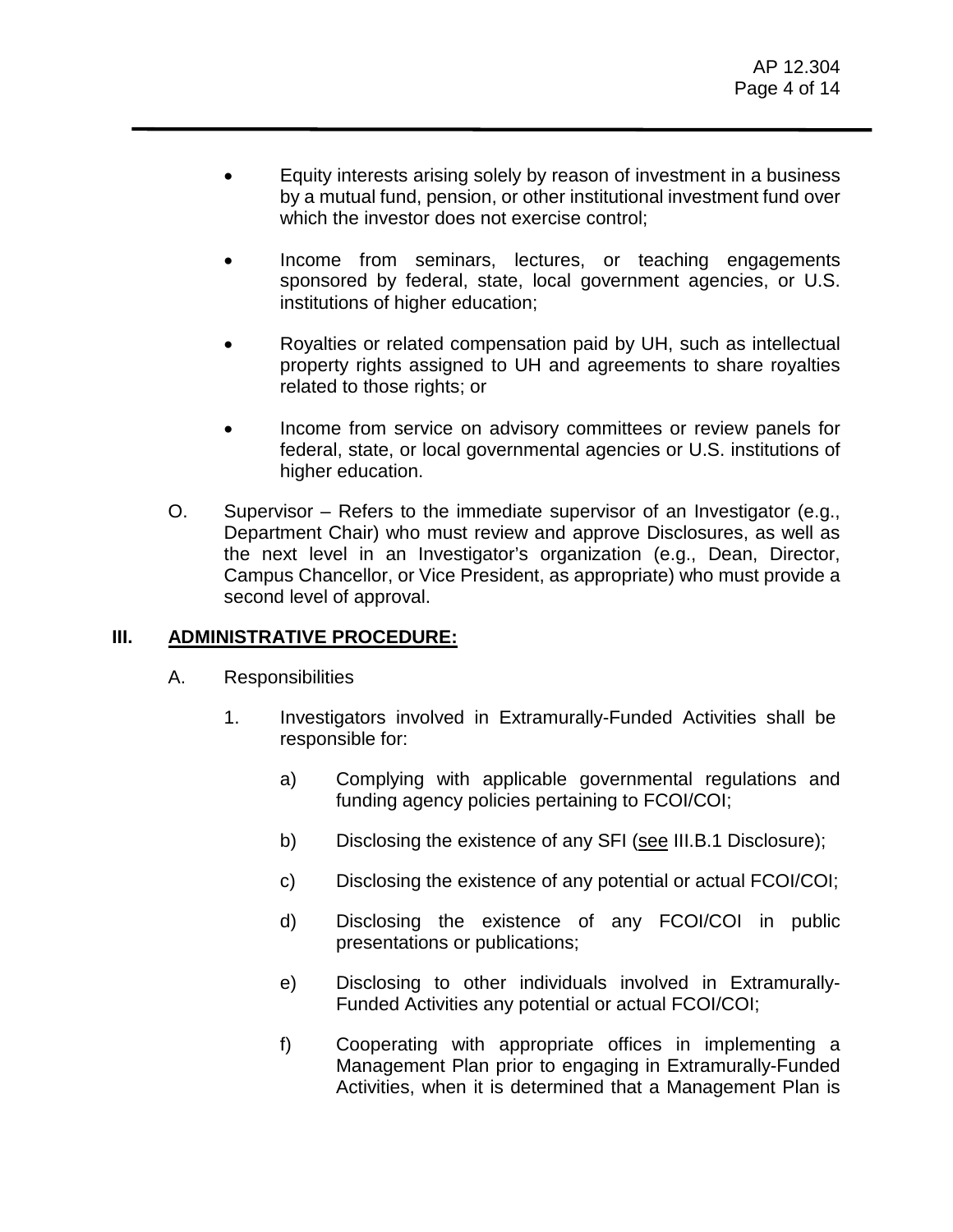required, and complying with the measures described therein (see III.B.2 Management Plan);

- g) Disclosing any changes to previously made Disclosures within 30 days of such a change;
- h) Completing FCOI training, if such training is required by a funding agency, such as PHS (see III.B.6 Training); and
- i) When conducting human subjects research, informing human participants of the presence of an FCOI/COI in compliance with 45 CFR § 46, regardless of the source of funding, and informing the UH Human Studies Program or other Institutional Review Board, as appropriate.
- 2. ORC shall be responsible for:
	- a) Reviewing Disclosures submitted by Investigators and approved by Supervisors for concurrence that the SFI are reasonably related to their Institutional Responsibilities (as defined in II.J.) and/or whether or not an actual or potential FCOI/COI exists;
	- b) Notifying an Investigator's Supervisor of the Disclosure of any SFI that may constitute an actual or potential FCOI/COI.
	- c) When SFI constitutes an FCOI/COI, assisting an Investigator with drafting a Management Plan for review by the ORS and ORC Directors before final approval by the Deciding Official.
	- d) Consulting with the UH Office of Technology Transfer (OTT) on conditions of Management Plans concerning IP disclosure, ownership, royalties, and licenses, when necessary;
	- e) Referring cases to the COIC, or through the Deciding Official, when an Investigator and a Supervisor cannot agree whether a SFI does or does not constitute an FCOI/COI;
	- f) Referring cases of actual or potential FCOI/COI to the COIC when a Management Plan must be implemented;
	- g) Monitoring an Investigator's compliance with an established Management Plan;
	- h) Referring cases to the Deciding Official where the Investigator has failed to comply with a Management Plan;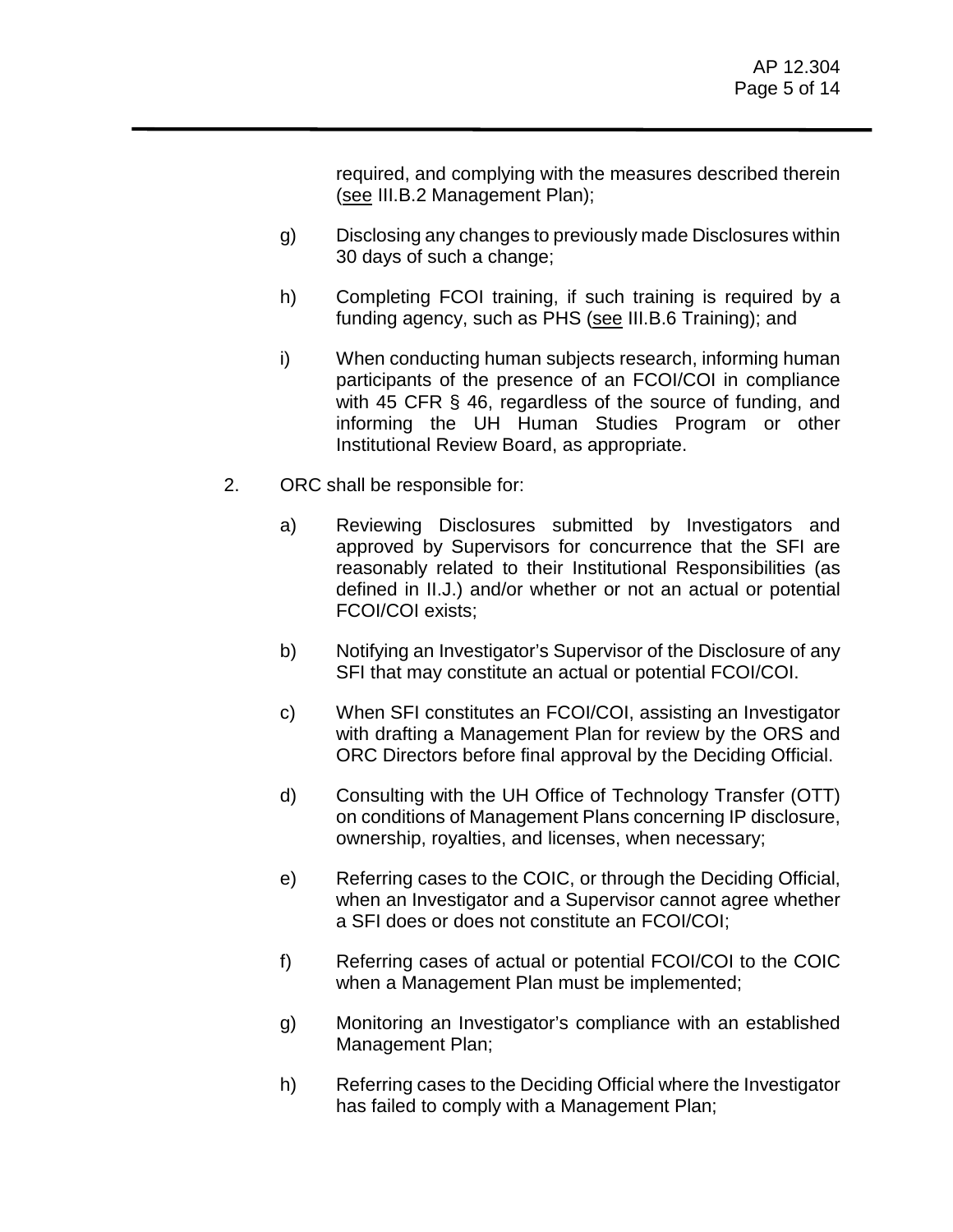- i) Referring cases to the Deciding Official where there may have been a violation of UH FCOI/COI policy or procedure, federal regulation, or funding agency policy;
- j) Notifying the UH Human Studies Program or other Institutional Review Board, as appropriate, of identified FCOI/COI pertaining to human subjects research;
- k) Providing FCOI/COI training to Investigators and FCOI/COI review training to Supervisors; and
- l) Keeping records pertaining to Disclosures, Management Plans, Reports, Retrospective Reviews, and Training for a minimum of three (3) years following the date that the final expenditure report or final invoice is submitted to the funding agency.
- 3. ORS shall be responsible for:
	- a) Certifying that UH has an established FCOI/COI policy and procedure and that UH is in full compliance with all of the regulatory requirements by the funding agency, and making the policy available on a publicly accessible Web site;
	- b) Collecting subrecipient FCOI certifications on the Subrecipient Letter of Intent and/or Subrecipient Commitment Form (S-1).
	- c) Providing initial and ongoing (e.g., annual) FCOI reports to funding agencies of any potential or actual FCOI/COI (see III.B.3 Reporting) I, as required by the agencies;
	- d) Notifying funding agencies of FCOI Management Plans as required by the agencies;
- 4. Supervisors shall be responsible for:
	- a) Reviewing Investigators' Disclosures for concurrence that the disclosure is accurate, any disclosed SFI are reasonably related to their Institutional Responsibilities, whether or not an actual or potential FCOI/COI exists, and approving such Disclosures;
	- b) Assisting with the establishment and monitoring of a Management Plan, if one is required.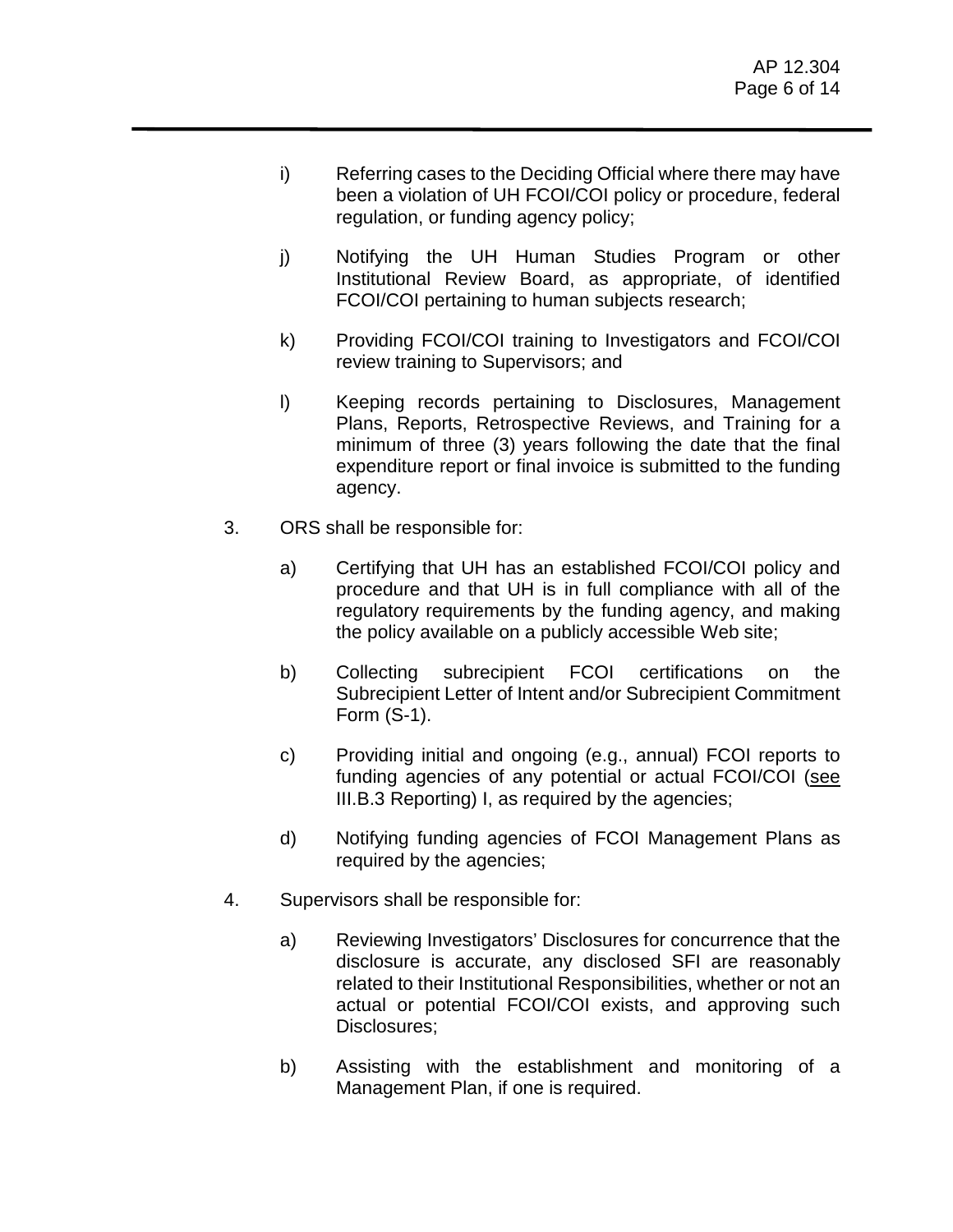- 5. The Deciding Official shall be responsible for:
	- a) Upon referral by ORC, determining whether or not an Investigator's SFI does or does not constitute an FCOI/COI, and when such a determination cannot be made, delegating to the COIC to make such a determination;
	- b) Upon referral by ORC or the COIC, making recommendations for conditions of Management Plans and, reviewing and approving of finalized Management Plans;
	- c) Reviewing determinations made by the COIC as to whether or not a violation of UH FCOI/COI policy or procedure, governmental regulations, or funding agency policy has occurred;
	- d) Initiating a retrospective review when necessary (see III.B.4. Retrospective Review);
	- e) Imposing corrective action requirements or sanctions upon an Investigator for violations of UH policy or procedure, governmental regulation, or funding agency policy (see III.B.5. Sanctions); and
	- f) Appointing of COIC members based on Mānoa and other campus Faculty Senate nominations. COIC investigations of Unit 7 Faculty Members will be conducted in accordance with Article IX, Academic Freedom, Section D. "Procedure for Dealing with Alleged Breach of Professional Ethics and/or Conflicts of Interest in Research or Scholarship" of the Unit 7 Collective Bargaining Agreement.
- 6. When delegated by the Deciding Official, the COIC shall be responsible for:
	- a) Determining whether an Investigator's SFI does or does not constitute an FCOI/COI;
	- b) Recommending measures for COI Management Plans;
	- c) Assist in monitoring management plan compliance, when agreed upon;
	- d) Conducting a retrospective review when necessary; and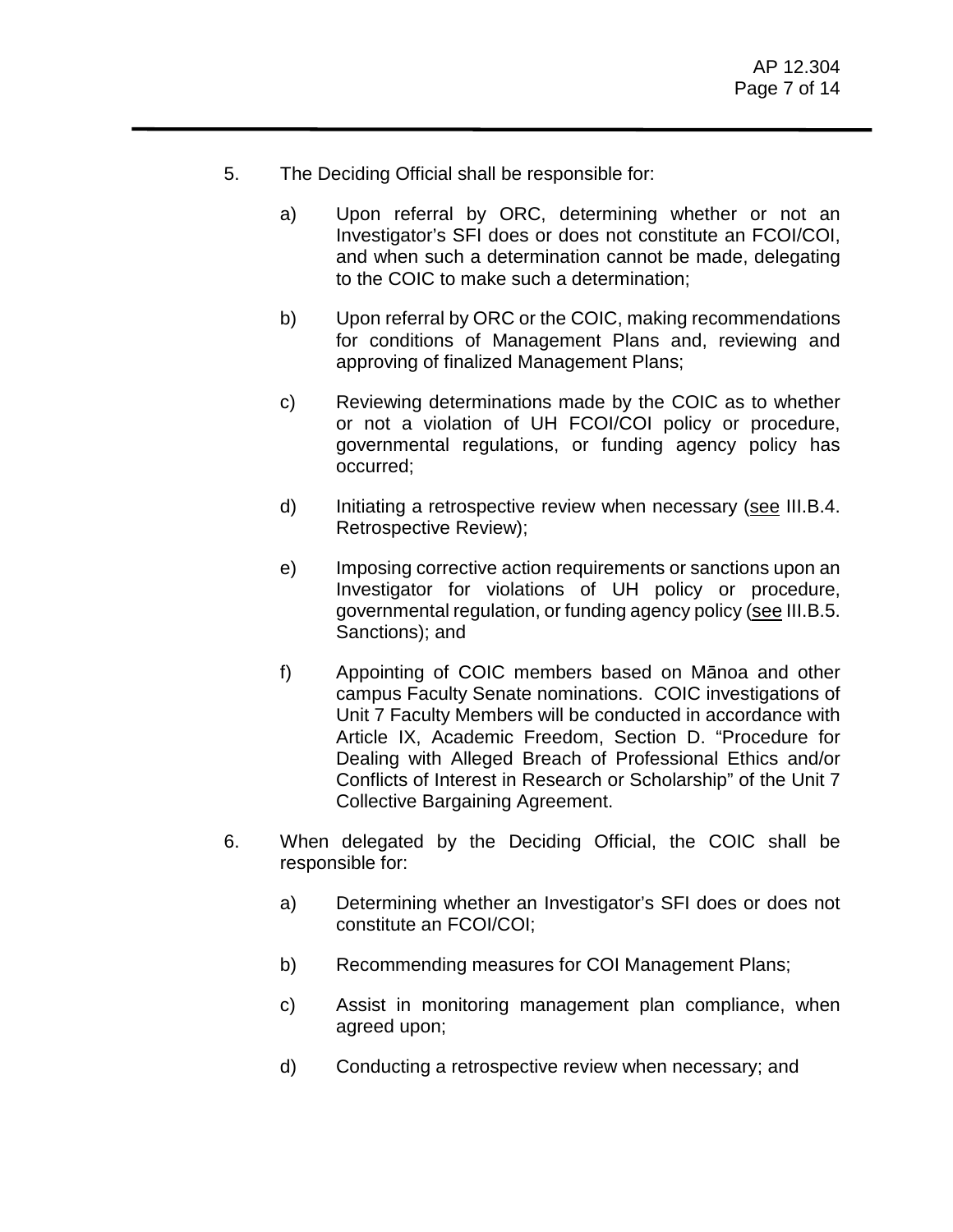- e) Determining whether or not a violation of UH COI policy or procedure, federal regulation, or funding agency policy has occurred.
- B. Procedures
	- 1. Disclosures

Investigators involved in Extramurally-Funded Activities, including those applying for extramural funds, shall disclose any SFI, FCOI/COI. Investigators who have disclosed SFI and/or have received extramurally-funded award(s) shall submit or update their Disclosure no less frequently than annually. Additionally, all Investigators shall review and update their Disclosure, as appropriate, when any of the following actions occur:

- a) Prior to applying for extramural funding,
- b) Within 30 days of receiving an extramurally-funded award if a disclosure has not been completed,
- c) Within 30 days of changes to an Investigator's SFI, FCOI/COI, or
- d) When a new Investigator will participate in an existing Extramurally-Funded Activity.

If an extramural award is received without an application, Investigators must update their Disclosures, as appropriate, at the time the award is received.

Supervisors and ORC will review the Disclosures for concurrence and determination as to whether or not the Investigator's SFI and/or other potential COI could directly and significantly affect the design, conduct, or reporting of the Extramurally-Funded Activity. Prior to allowing any award expenditures, ORC may require the Investigator to implement a Management Plan for any identified actual or potential FCOI/COI. ORS may also be responsible for reporting identified FCOI/COI, as required by regulation or funding agency policy. (See III.B.3. Reporting.)

2. Management Plans

Management Plans are intended to mitigate or eliminate the potential for bias in an Extramurally-Funded Activity. Management Plans are normally agreed to by Investigators and their Supervisors, with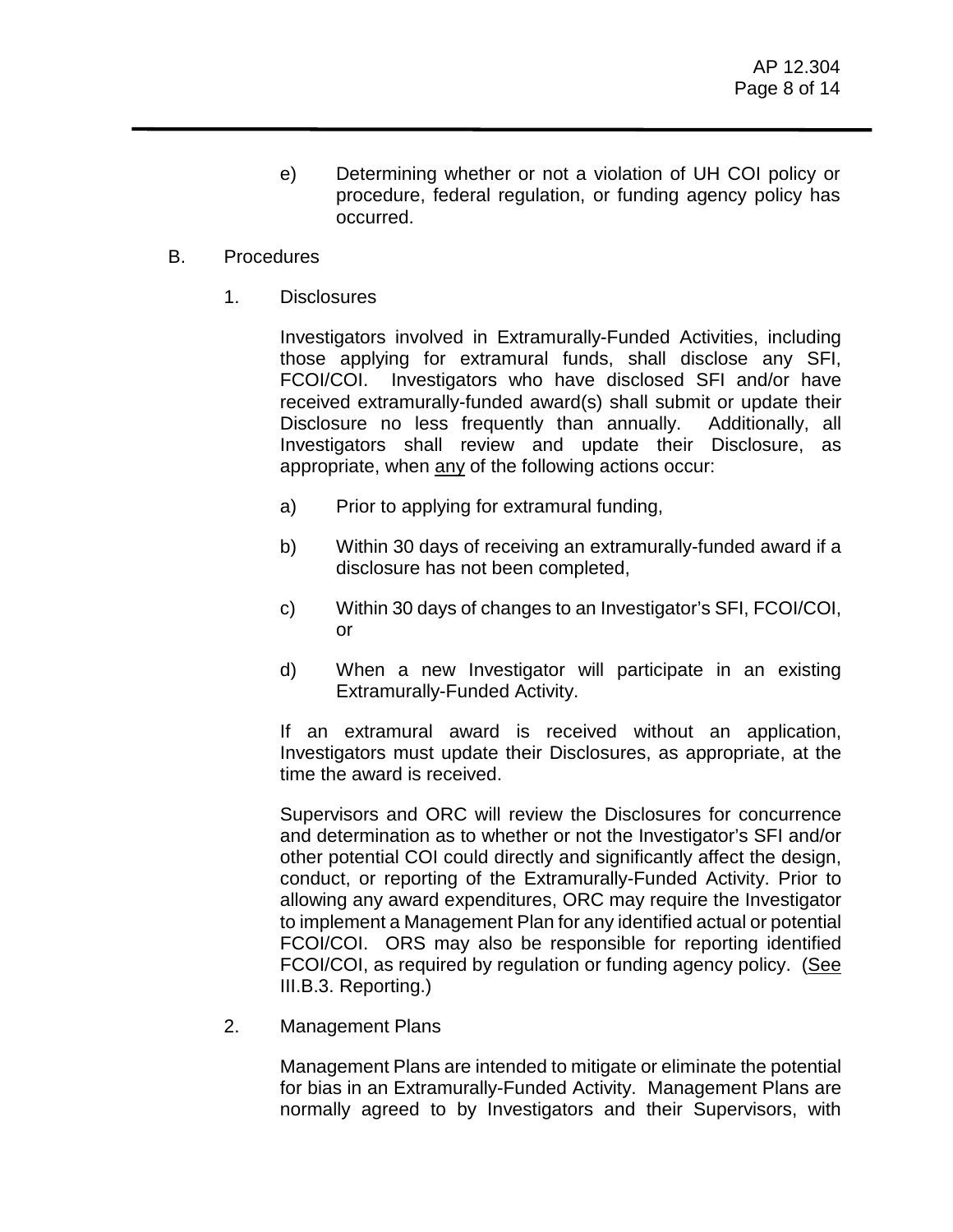assistance and input from the COIC/ORC. If a Management Plan cannot be agreed to by the above listed parties, ORC may refer the matter to the Deciding Official. All completed Management Plans will be furnished to ORC for transmittal to the Deciding Official, for approval.

Management Plans, at minimum, will include a description of the potential conflict and criteria that may lead to risk, a justification for proceeding with management (versus eliminating the conflict), and management strategies, including conditions or restrictions that may be imposed to ensure integrity and objectivity, eliminate bias, and protect human subjects in all Extramurally-Funded Activities. Additionally, Management Plans may include, but not necessarily be limited to, the following measures:

- a) Public disclosure of the FCOI:
	- (1) In writing to any requestor within five business days of the request and shall include elements listed in III.B.3. Reporting (a.1-7);
	- (2) In all relevant publications and presentations;
	- (3) To appropriate co-Investigators, members of the laboratory or research group, students or trainees; and/or
	- (4) To the UH Human Studies Program (or other Institutional Review Board).
- b) Monitoring of the Extramurally-Funded Activities by Supervisor or other individual(s) who have agreed to oversee compliance with the management plan.
- c) Review of notebooks, publications and presentations for accurate disclosure and/or data integrity.
- d) Meeting regularly with Supervisor(s), a PD/PI, scientific collaborators, and/or other individuals who will oversee compliance with the Management Plan.
- e) Annual reporting to ORC of the activities undertaken with respect to compliance with the Management Plan.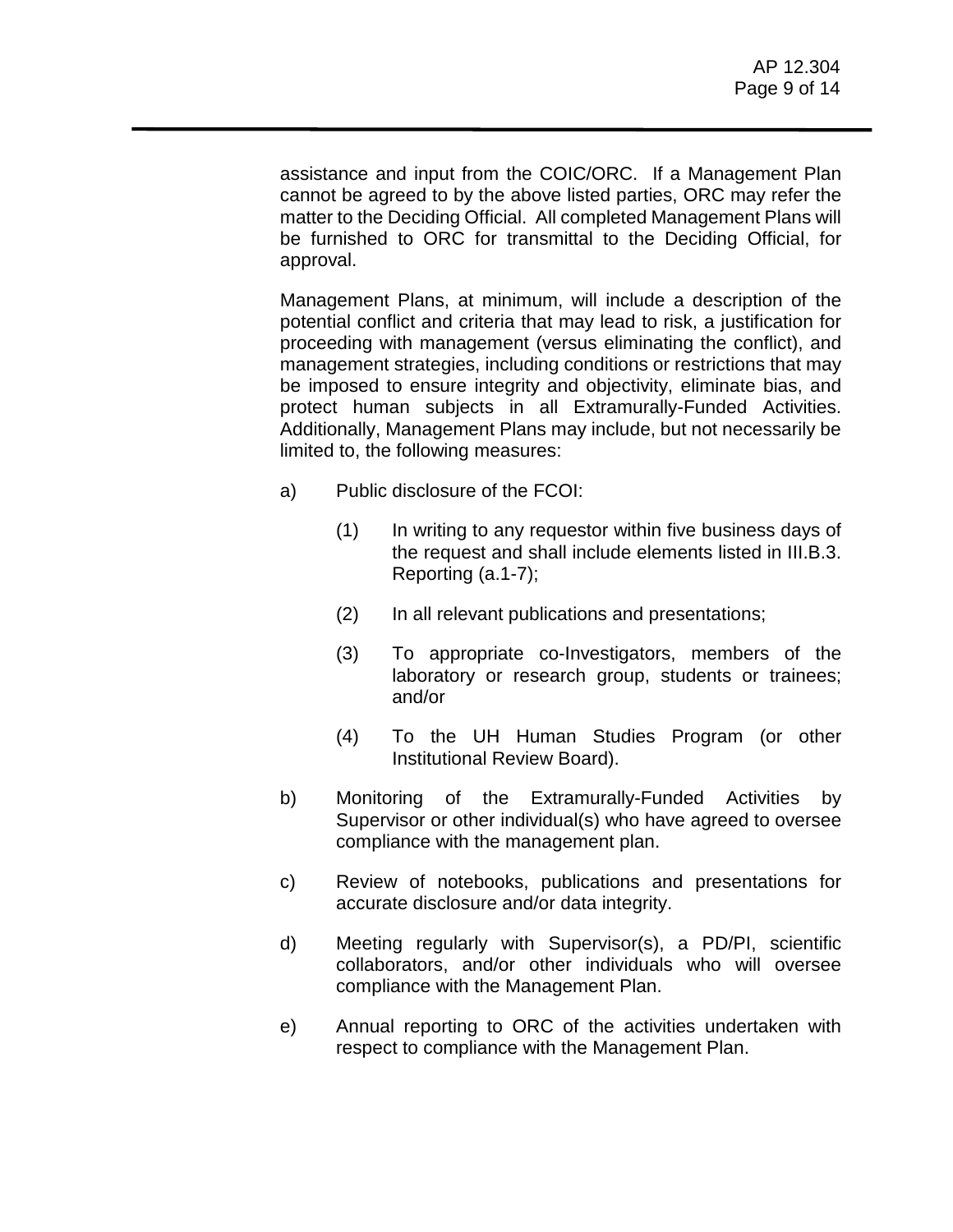- f) Reporting any significant concerns to the COIC, ORC or Deciding Official, including recommendations for revisions to the Management Plan or any mitigation concerns.
- g) Modification of the research or extramural activity plan to mitigate or eliminate the FCOI/COI.
- h) Prohibition from contributing to any activity that could be influenced because of SFI (e.g., the Investigator may be prohibited from serving as the PD/PI, analyzing data, determining whether potential subjects are eligible for enrollment, or soliciting consent).
- i) Divestiture of SFI (i.e., allowing work to proceed contingent upon the sale or disposal of specified financial interests).
- j) Severance of relationships that create conflicts (e.g., relinquishing a seat on a board of an outside entity).
- k) Documentation of any exception (i.e., facts that support that an Investigator is uniquely qualified or positioned, and should be permitted to participate in a specific Extramurally-Funded Activity under appropriate management, despite a SFI). In rare cases, the Deciding Official or the COIC may also advise that the potential for significant scientific progress, important technology transfer, benefits to society or public health and welfare outweigh concerns about FCOI/COI. In such cases, the exception shall be documented in an appropriate Management Plan.
- 3. Reporting
	- a) ORS shall submit initial and annually updated FCOI reports to funding agencies, as necessary. Included in the FCOI reports shall be the following:
		- (1) Project/award/grant/contract number, PI/PD name or contact PI/PD name,
		- (2) Name of Investigator with the FCOI,
		- (3) Name of the entity with which the Investigator has a FCOI,
		- (4) Nature of the FCOI (e.g., equity, consulting fees, travel reimbursements, honoraria, etc.),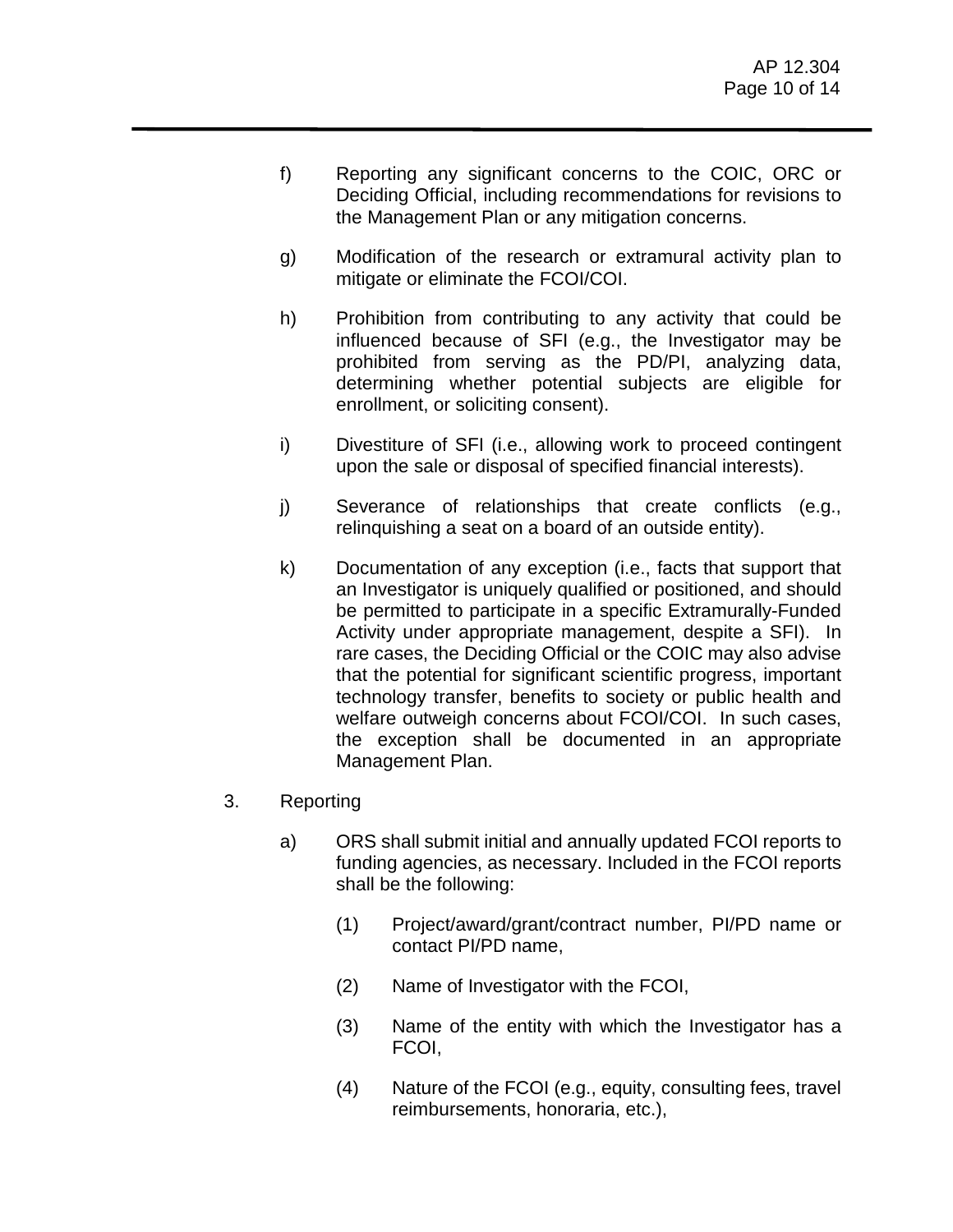- (5) Value of the financial interest by range of value as follows:
	- i.  $$0 \text{ to } $4,999$ ;
	- ii. \$5,000 to \$9,999;
	- iii. \$10,000 to \$19,999;
	- iv. Amounts between \$20,000 and \$100,000 by \$20,000 increments; and
	- v. Amounts above \$100,000 by \$50,000 increments;

or, a statement that a value cannot be determined, and why,

- (6) A description of how the FCOI relates to the Extramurally-Funded Activity and the basis for determining that the interest conflicts with such activity, and
- (7) A statement as to whether the FCOI was managed, reduced, or eliminated, and if managed, details of the Management Plan.
- b) ORS shall submit annual update reports to funding agencies, which shall include all of the above, in addition to all of the following:
	- (1) Status of the FCOI,
	- (2) Changes, if any, in the Management Plan, and
	- (3) Other records regarding the FCOI upon request by funding agencies.
- c) ORS shall report FCOI information required by funding agencies prior to expenditure of extramural funds. The FCOI information shall be reported within 60 days of the date the new SFI was identified and shall be updated annually.
- d) ORC shall make available FCOI information to the public, upon request within five business days. This information shall be available for three years following the date that the final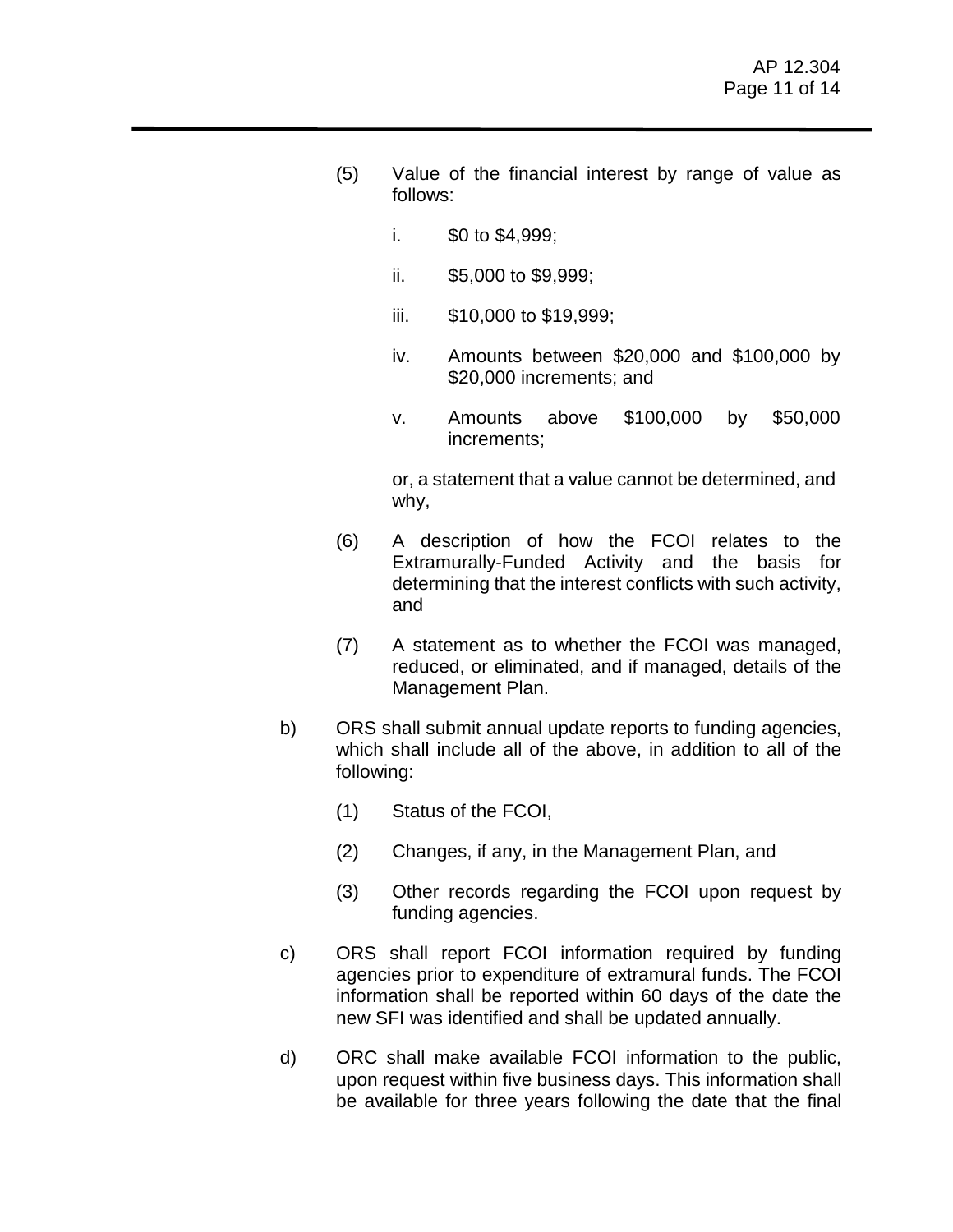expenditure report or final invoice is submitted to the funding agency.

- 4. Retrospective Review
	- a) If an Investigator with an active extramurally-funded project fails to disclose timely an SFI that is potentially an FCOI/COI, or if an Investigator fails to comply with a Management Plan, the Deciding Official shall initiate a retrospective review through the COIC to determine whether bias in the Extramurally-Funded Activity exists. Retrospective reviews shall be completed within 120 days of identification of noncompliance, and shall include, at minimum, documentation of the following:
		- (1) Project/award/grant/contract number, PI/PD name or contact PI/PD name,
		- (2) Name of Investigator with the FCOI,
		- (3) Name of the entity with which the Investigator has a FCOI,
		- (4) Nature of the FCOI (e.g., equity, consulting fees, travel reimbursements, honoraria, etc.),
		- (5) Value of the financial interest by range of value as follows:
			- i.  $$0 \text{ to } $4,999$ ;
			- ii. \$5,000 to \$9,999;
			- iii. \$10,000 to \$19,999;
			- iv. Amounts between \$20,000 and \$100,000 by \$20,000 increments; and
			- v. Amounts above \$100,000 by \$50,000 increments;

or, a statement that a value cannot be determined, and why,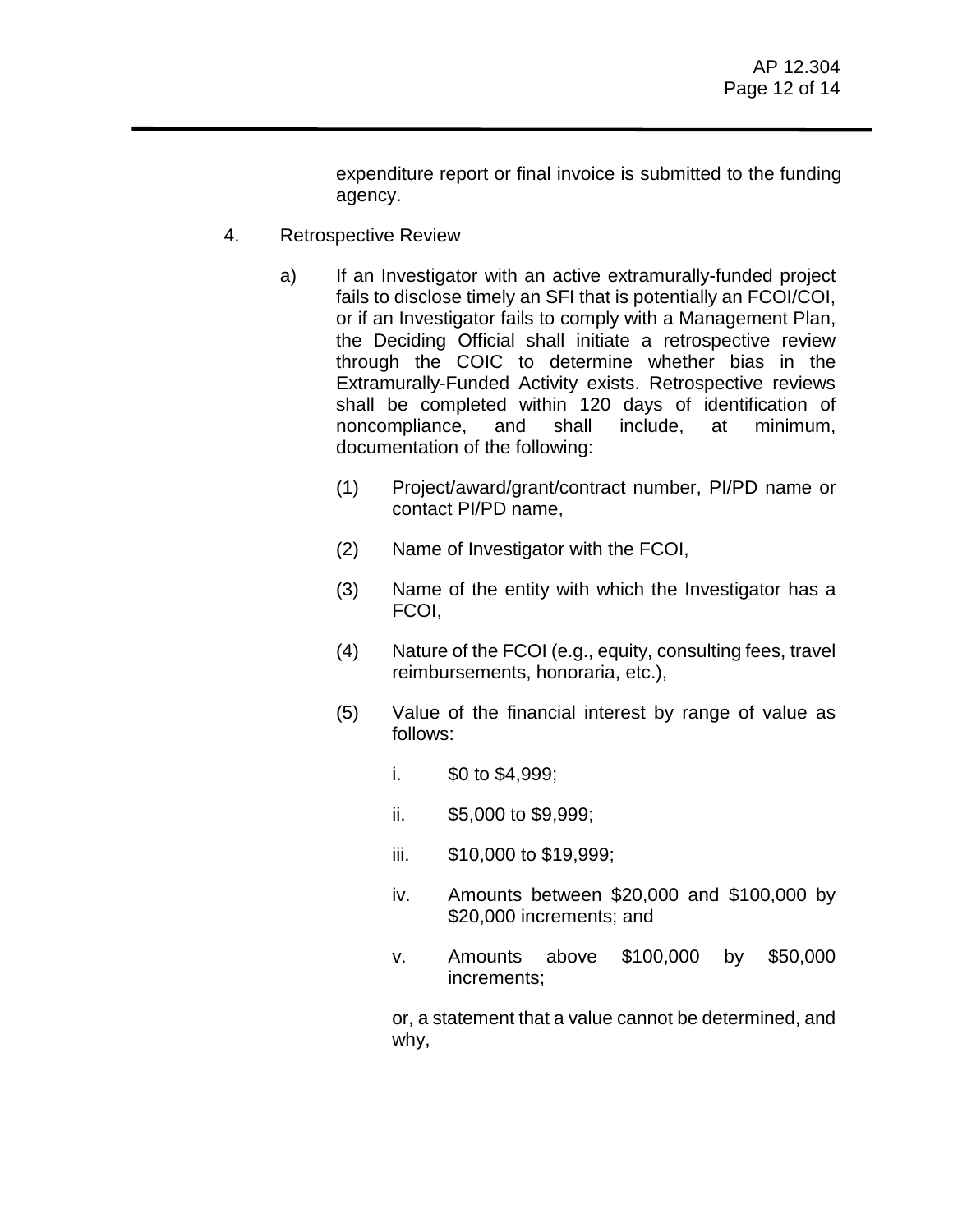- (6) Reason(s) for the retrospective review,
- (7) Details of the retrospective review (e.g., methodology of review process, composition of review panel, documents reviewed, etc.), and
- (8) Findings and conclusions of the review.
- b) If the retrospective review concludes that bias in the Extramurally-Funded Activity occurred:
	- (1) Interim measures shall be implemented immediately by the Deciding Official and/or appropriate Supervisor, and may include suspension of the Extramurally-Funded Activity until an appropriate Management Plan is decided upon;
	- (2) As necessary, ORS shall submit a mitigation report, and/or update any previously submitted FCOI report to the funding agency, specifying actions that eliminate/mitigate the effect of the bias and any interim measures necessary to remove the conflicted investigator from the Extramurally-Funded Activity; and
	- (3) After the initial mitigation report, ORS shall submit updated reports annually to funding agencies, as necessary. (See III.B.3. Reporting.)
- 5. Sanctions

If an Investigator fails to report SFI, FCOI/COI, comply with this Administrative Procedure, or an established Management Plan, it shall be considered to be a violation of UH policy and may result in suspension or termination of Extramurally-Funded Activities. Funding agencies may also impose restrictions or penalties upon Investigators for non-compliance with their FCOI/COI policies and/or regulations. UH may take further disciplinary action up to and including termination of employment, if appropriate.

6. Training

Some funding agencies, such as PHS, require FCOI training for funded Investigators. FCOI training is available through ORC and PHS-funded Investigators must complete training: